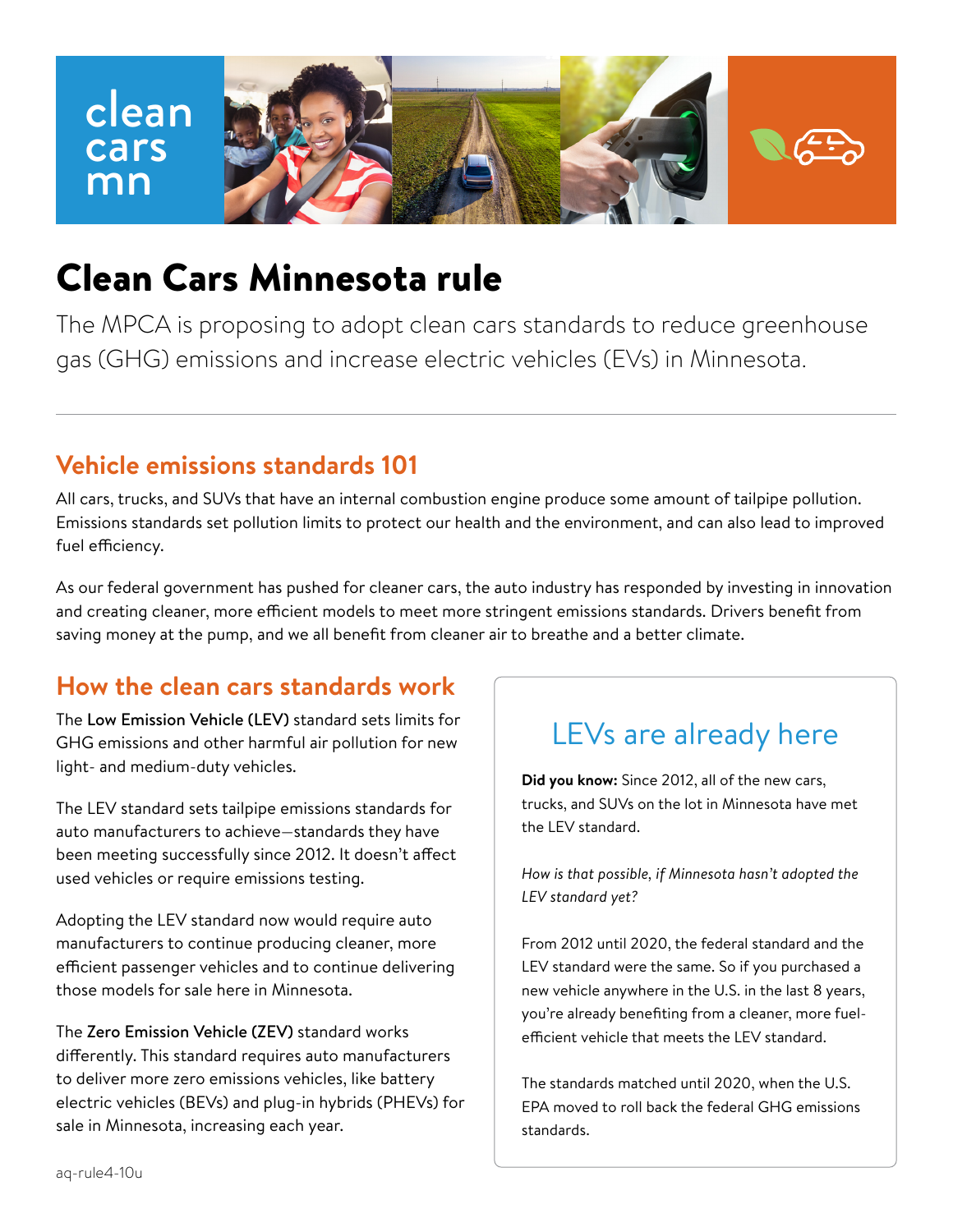## **Why we should adopt the Clean Cars Minnesota rule**

### Taking action for a better climate

Minnesota has a goal of reducing GHG emissions by 80% by 2050, but we're not on track to meet our goal. Ensuring that Minnesotans have access to the cleanest cars available is a practical strategy that will help Minnesota move in the right direction.

As more older, higher-emitting vehicles are replaced by cleaner LEV-certified vehicles, BEVs, and PHEVs each year, the emissions reductions will increase. Minnesota will see cleaner air and more climate benefits over time.

*Learn more about GHG emissions*   $\mathbf{f}$ *reductions (pages 77-78) and other parts of MPCA's analysis in our statement of need and reasonableness (SONAR). All page numbers refer to the SONAR, available on the Clean Cars rulemaking webpage.*





### Benefits for consumers

#### Cost savings *Pages 70–75*

Minnesotans who purchase a new LEV-certified vehicle can expect to save money at the pump because LEV-certified cars, trucks and SUVs are more efficient. Since EVs have reduced fuel and maintenance costs compared to vehicles with internal combustion engines, Minnesotans who purchase a new EV would also see cost benefits.

#### More consumer choice for EVs

*Pages 47–50*

There are more makes and models of EVs available in states that have adopted the ZEV standard than we can easily acquire here. Minnesotans should have access to the new electric SUVs, cars, and pickups entering the market. EVs currently make up less than 1% of new cars on the lot in the Twin Cities metro area (and less than 0.3% in Greater Minnesota)—that's not a lot of choices for consumers to consider. More new EVs on the market here could lead to more used EVs becoming available for consumers, too.

#### The most popular models still available

In 2019, Minnesota's top-selling vehicle was the Chevrolet Silverado. In almost every state that has adopted clean car standards so far—California is the sole exception—the most popular vehicle is either a pickup truck or an SUV, indicating that dealers continue to sell these vehicles and their availability has not been affected.

*Page 41*